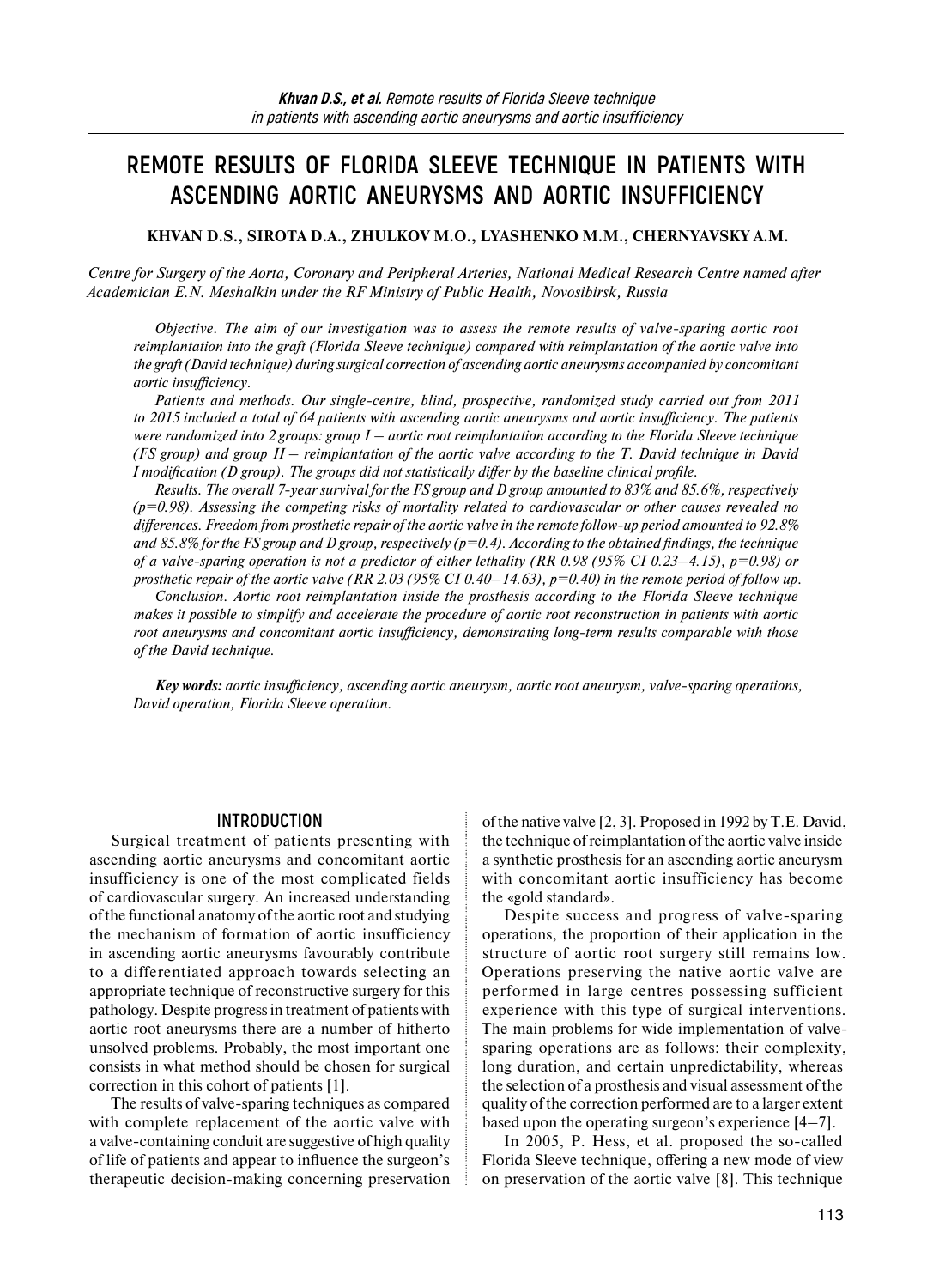| Preoperative characteristic of the patients                                                               |                    |                   | <b>Table</b> |
|-----------------------------------------------------------------------------------------------------------|--------------------|-------------------|--------------|
| Clinical characteristics of the patients                                                                  | FS group<br>n = 32 | D group<br>n = 32 | p-value      |
| Age, years $[M \pm \delta]$                                                                               | $58 + 52$          | 55±11             | 0.54         |
| Men, n (%)                                                                                                | 25 (78%)           | 25 (78%)          | >0.99        |
| Body surface area (m <sup>2</sup> )                                                                       | $1.95 \pm 0.23$    | $1.99 \pm 0.19$   | 0.25         |
| Marfan syndrome, n [%]                                                                                    | 2(6%)              | 3(9%)             | >0.99        |
| Aortic arch aneurysm                                                                                      | 9(28%)             | 7 (22%)           | >0.99        |
| Type A aortic dissection, n (%)                                                                           | 4 (13%)            | 2(6%)             | 0.67         |
| AH, stage $[M \pm \delta]$                                                                                | $2.3 \pm 1.2$      | $2 + 1.3$         | 0.18         |
| NYHA FC $[M \pm \delta]$                                                                                  | $2.4 \pm 0.7$      | $2.4 \pm 0.7$     | 0.92         |
| Pronounced MI, n [%]                                                                                      | 0                  | 2(6%)             | 0.49         |
| Significant lesion of CA, n (%)                                                                           | 7 (22%)            | 5(16%)            | 0.75         |
| EuroSCORE II                                                                                              | $2.5 \pm 1.6$      | $2.7 \pm 1.7$     | 0.48         |
| EchoCG parameters $(M \pm \delta)$                                                                        |                    |                   |              |
| AV annulus diameter, mm                                                                                   | $27+2$             | $27+3$            | 0.94         |
| Valsalva sinus diameter, mm                                                                               | 51±7               | 56±10             | 0.09         |
| STJ diameter, mm                                                                                          | 49±6               | 55±12             | 0.08         |
| Ascending aortic diameter, mm                                                                             | 57±11              | 59±16             | 0.54         |
| Aortic regurgitation (+)                                                                                  | $2.6 \pm 0.7$      | $2.8 \pm 0.8$     | 0.15         |
| $1+$                                                                                                      | 1(3%)              | 1(3%)             | >0.99        |
| 2+                                                                                                        | 13 (41%)           | 9(28%)            | 0.43         |
| 3+                                                                                                        | 16 (50%)           | 16 (50%)          | >0.99        |
| 4+                                                                                                        | 2(6%)              | 6(19%)            | 0.26         |
| LV EF, %                                                                                                  | $62\pm7$           | 60±10             | 0.23         |
| LV EDD, cm                                                                                                | $5.5 \pm 0.7$      | $5.9 + 1.0$       | 0.09         |
| Accompanying interventions                                                                                |                    |                   |              |
| Intervention on the arch, n [%]                                                                           | 11 (34%)           | 7 (22%)           | 0.40         |
| CABG, n (%)                                                                                               | 7 (22%)            | 5(16%)            | 0.75         |
| MV plasty, n (%)                                                                                          | 0                  | 2(6%)             | 0.49         |
| RFA, n (%)                                                                                                | Ŋ                  | 2(6%)             | 0.49         |
| Note: AH - arterial hypertension; FC - functional class; MI - mitral insufficiency; CA - coronary artery; |                    |                   |              |

**EchoCG – echocardiography; AV – aortic valve; STJ – sinotubular junction; LV EF – left ventricular ejection fraction; LF EDD – left ventricular end-diastolic dimension; CABG – coronary artery bypass grafting; MV – mitral valve; RFA – radiofrequency ablation.**

implies reimplantation of the whole aortic root inside a Dacron graft appropriately sized to achieve adequate competence of the aortic valve, without reimplantation of ostia of coronary arteries. Such an approach makes it possible to reduce the duration of the operation, to decrease the complication rate, as well as to avoid a series of errors inherent to valve-sparing techniques with reimplantation of coronary arteries, and is an alternative to more widespread techniques [8, 9].

Presented in this study are the remote results regarding reimplantation of the root of the aorta inside the prosthesis (Florida Sleeve technique) compared with reimplantation of the aortic valve (T. David procedure) in patients with ascending aortic aneurysms

and concomitant aortic insufficiency.

## **PATIENTS AND METHODS**

Our single-centre simple blind prospective randomised study was aimed at comparative evaluation of efficacy of the technique of aortic root reimplantation inside the prosthesis. Form 2011 to 2015, a total of 64 patients with ascending aortic aneurysms and aortic insufficiency underwent valve-sparing interventions. The patients were blindly randomised into 2 groups: group I – reimplantation of the aortic root according to the modified Florida Sleeve technique (FS group) and group  $II$  – reimplantation of the aortic valve according to the T. David technique in David I modification (D group).

All data were acquired and analysed preoperatively, postoperatively and in the remote follow-up period using instrumental methods of examination, observation, interviewing.

The comparative preoperative characteristics of the patients are shown in the Table below. No statistically significant differences by age, gender, anthropometric and echographic parameters between the groups were revealed.

In all patients of this study, the aneurysms of the ascending portion of the aorta belonged to types I and IIB according to the Yu.V. Belov's classification [10]. In 16 (25%) patients, the ascending aortic aneurysm extended to the aortic arch.

All operations were performed electively, in accordance with the standard protocol and routine provision accepted in our Clinic. The valve-sparing interventions were carried out either in an isolated manner or in a combination with other interventions on the heart. No statistically significant differences between the groups by the

spectrum of concomitant interventions were revealed (Table).

## **STATISTICAL PROCESSING**

The obtained data were statistically processed using the JMP 7 programme. The electronic database was maintained with the help of the MS Office 2016 in the Excel format.

The presentation of the sample was made up using methods of descriptive statistics. Continuous data were expressed as mean values  $\pm$   $\delta$ , with categorical and discrete data expressed as percentage. The significance of differences between the compared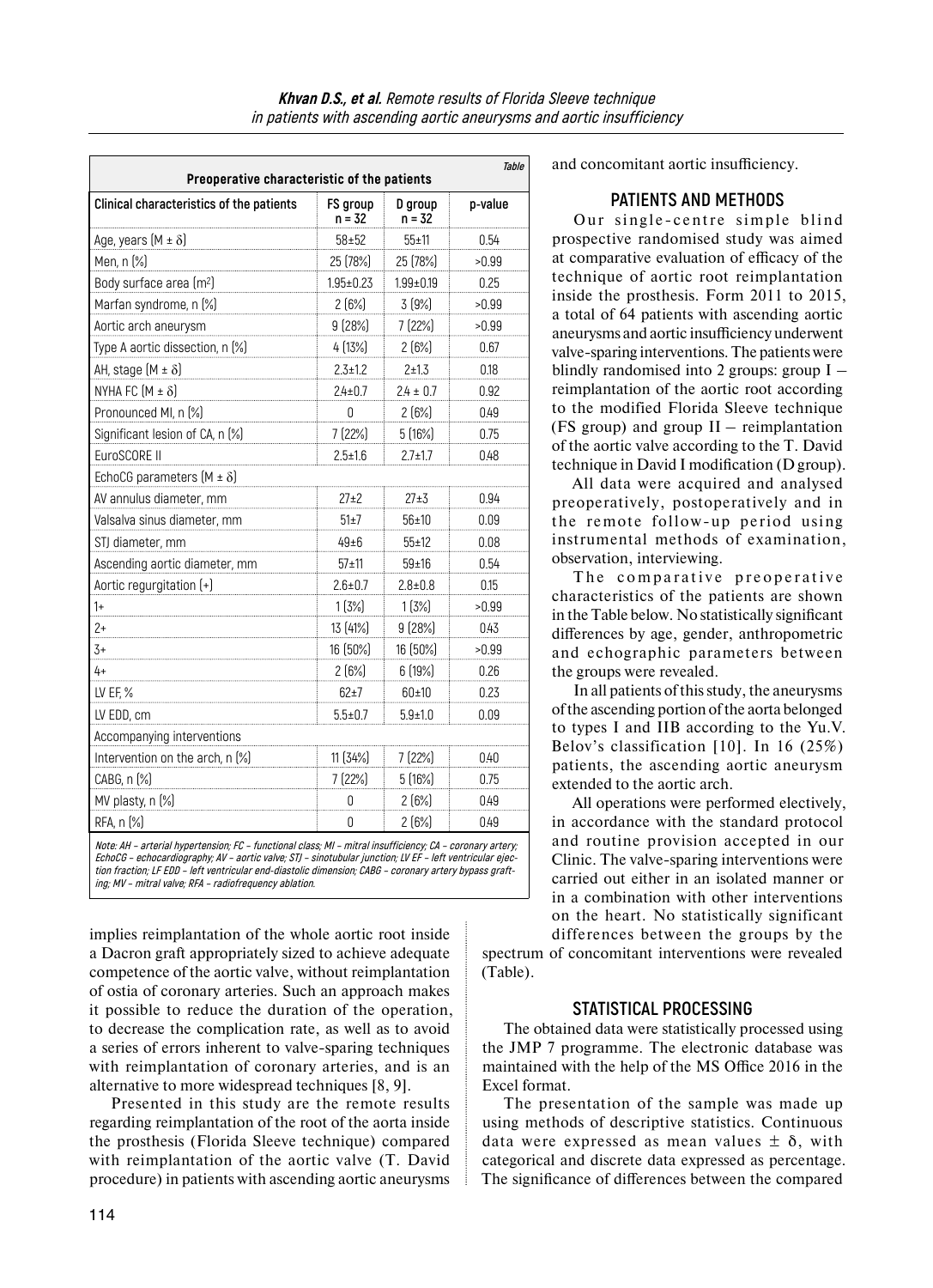groups (p-value) for continuous data was calculated using the nonparametric Mann-Whitney U test for independent variables and the Wilcoxon test for dependent ones, for categorical variables – with the help of contingency tables using the two-tailed exact Fisher test. Differences between the compared groups were regarded as significant if  $p<0.05$ , which corresponds to the criteria accepted in biomedical studies.

Survival curves were constructed based on the Kaplan-Meier method. Significance was assessed by the log-rank test. Predictors of mortality and prosthetic repair of the aortic valve were assessed by means of univariate and multivariate analyses. Survival analysis in the presence of competing risks of cardiovascular mortality and death from other causes was performed using the statistical programme R.

#### **RESULTS**

The overall 7-year survival in both groups of followup turned out comparable, amounting to 83% and 85.6% for the FS group and D group, respectively (Fig. 1).

In assessment of the competing risks of cardiovascular mortality and other causes of death, no differences were revealed (Fig. 2).

Aortic insufficiency exceeding grade 2 was considered as an indication for prosthetic repair of the aortic valve. Freedom from prosthetic repair of the aortic valve in the remote period of follow-up turned out to be comparable and amounted to 92.8% and 85.8% in the FS group and D group, respectively (Fig. 3).

According to the obtained findings, the technique of a valve-sparing operation is not a predictor of either mortality (RR 0.98 (95% CI 0.23–4.15), p=0.98) or prosthetic repair of the aortic valve (RR 2.03 (95% CI  $(0.40-14.63)$ ,  $p=0.40$ ) in the remote period of follow up.

The univariate analysis of predictors of mortality demonstrated that the presence of combined interventions in performing valve-sparing operations appeared to be a significant parameter and was associated with a 4-fold increase in the risk of a lethal outcome (HR 4.19 (95% CI 1.02–20.53), p=0.046), a 7-fold increased risk of stroke (HR 7.14 (95% CI 1.04–31.35),  $p=0.046$ , and a 32-fold increase in the risk of acute postoperative heart failure (HR 31.57 (95% CI 7.54–156.82), p=0.001). At the same time, analysing the EF before the operation revealed that the higher the EF, the lower the risk of a lethal outcome (RR 0.92 (95% CI 0.86–0.97), p=0.0032). After construction of a multivariate model, significant predictors of mortality in performing valve-sparing operations turned out to be the preoperative EF and acute postoperative heart failure. A 5% increase of the EF was associated with a 68% decrease of the risk of a lethal outcome (HR 0.42 (95% CI 0.24–0.77),



Fig. 1. Survival during 7-year period of follow up. Above and in Figures 2 and 3 hereunder: D group – David operation; FS group – operation according to the Florida Sleeve technique







Fig. 3. Freedom from aortic valve insufficiency greater than grade 2 during 7-year follow-up period

p=0.0008), whereas the presence of acute postoperative heart failure with a 102-fold increase of the risk (HR 102.27 (95% CI 14.02–2214.33), p<0.0001).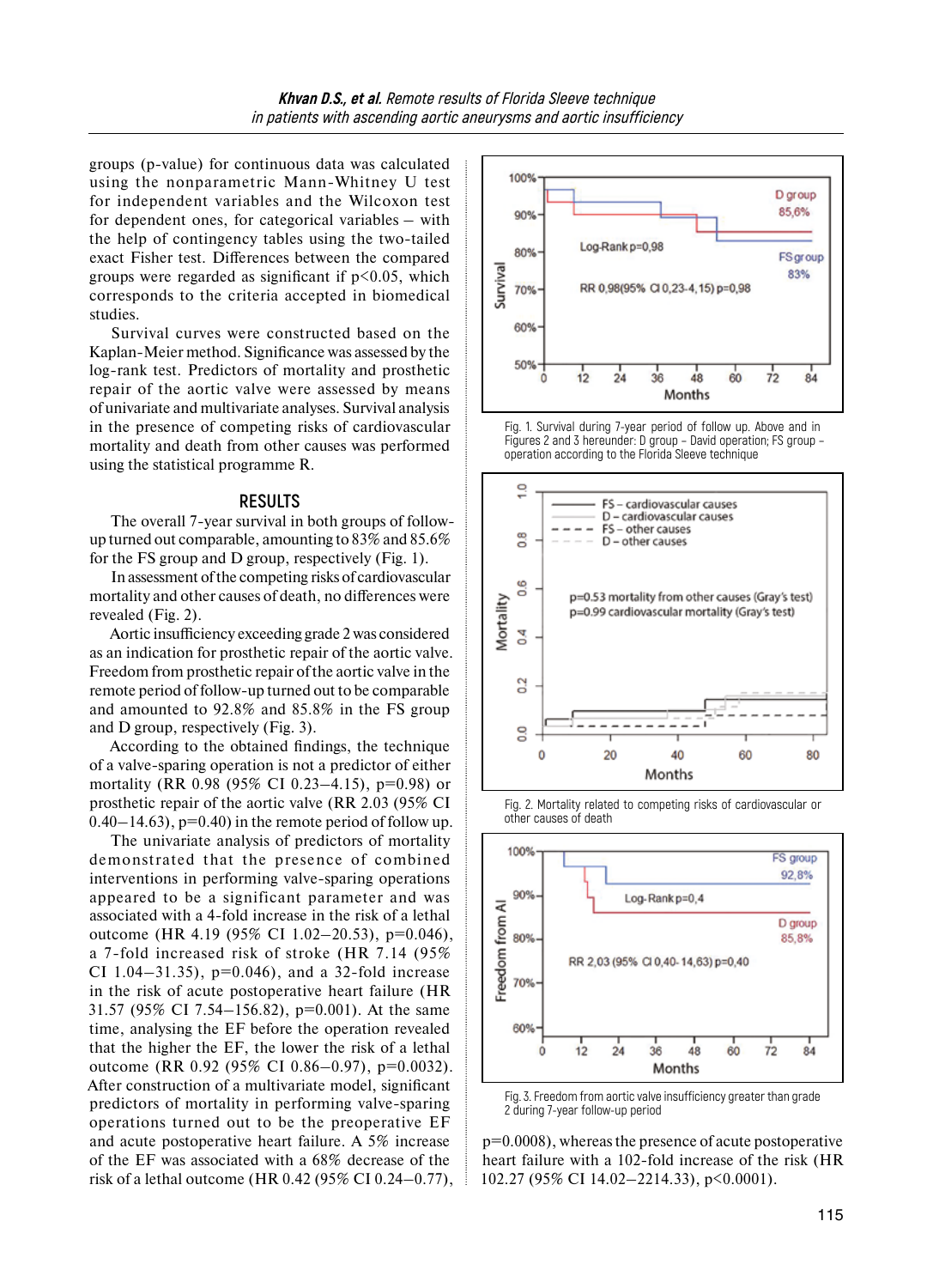There were no cases ofvalve-related thromboembolism, haemorrhage or endocarditis registered in either group.

The univariate analysis of predictors of the development of aortic insufficiency leading to prosthetic repair of the aortic valve demonstrated that the presence of postoperative aortic insufficiency exceeding grade 1+ was associated with a more than 20-fold increase of the risk for further progression of aortic regurgitation and prosthetic repair of the aortic valve (HR 20.94 (95% CI 3.35–402.11),  $p=00007$ . Besides the valve structure, the development and progression of aortic insufficiency were influenced by the functional state of the leaflets. Thus, an increase in the time of leaflet opening of the aortic valve by 1 ms was associated with a 93% decrease in the risk (HR 0.07 (95% CI 1–0.92),  $p=0.0037$ ), whereas an increase in the velocity of leaflets opening by 1 cm/s with a 2-fold increase of the risk (HR 2.16 (95% CI 0.24–0.77), p=0.0008). An insufficient number of unfavourable events in the remote postoperative period does not allow of performing a multivariate analysis in order to reveal the predictors associated with progression of aortic insufficiency requiring prosthetic repair of the aortic valve.

## **DISCUSSION**

In our study we did not reveal a statistically significant difference in mortality between the groups of the patients subjected to either David operation or Florida Sleeve technique. Neither did analyzing the competing risks – cardiac (sudden death, stroke, infarction, acute heart failure) versus noncardiac (death from other causes) reveal significant differences between the groups. These results confirm safety of the technique of aortic root reimplantation in the remote period of follow-up. As in any cardiosurgical operation, a favourable outcome depends on the patient's condition and compensatory capabilities of the body, which is confirmed by the obtained findings. Thus, two main predictors of mortality were indentified, i.e., the preoperative LVEF and the presence of acute postoperative insufficiency. The higher the EF, the more chances of a favourable outcome. However, if a patient has developed acute postoperative cardiovascular insufficiency, his or her chances for a favourable outcome dramatically decrease.

The main problems to be addressed during valve-sparing operations include long-term efficacy and durability of the native valve. The results of freedom from aortic insufficiency for both techniques are comparable, thus suggesting efficacy of reimplantation of the aortic root in the remote period of follow-up, comparable with that of the David operation. The main reason for prosthetic repair of the aortic valve was progression of the pathological process. Thus, in all patients subjected to reoperation, visual examination demonstrated thickening and prolapse of one or

several leaflets, and histological examination revealed events of fibrosis, sclerosis, round-cell infiltration and myxomatous degeneration of tissues of the leaflets. There was no probability of injuring the leaflets for both techniques, since in all cases we used prostheses with artificial sinuses of Valsalva and while performing aortic root reimplantation the prosthesis was excluded from the vascular bed. However, the univariate analysis of predictors of aortic valve prosthetic repair showed that the type of the valve-sparing technique was not associated with aortic valve prosthetic repair in the remote period, but revealed predictors influencing the progression of aortic insufficiency such as residual aortic regurgitation of grade 2 and higher, as well as the velocity and time of opening of leaflets of the aortic valve.

Hence, performing a valve-sparing operation, special attention should be paid to all factors of incompetence of a valve-sparing operation and to take into account the effect of a particular technique on biomechanics of the reconstructed valve. Our study also demonstrated the influence of biomechanical changes, i. e., velocity and time of opening of the aortic valve on the remote results of a valve-sparing operation. In aortic valve reimplantation, stabilization of the fibrous annulus makes it possible to avoid recurrent aortic regurgitation in the remote period [11]. The goal of the technique of aortic root reimplantation, like that of the David operation, is to achieve stabilization of the aortic valve fibrous annulus [12]. We do not think that the use of the modified Florida Sleeve technique can lead to longterm dilatation of the fibrous annulus, since a greater circumference of the annulus is attached to the prosthesis and, in total, only 3–5 mm of the circumference underneath the coronary arteries remain intact, however, it is the subject of further study. Reinforcement the wall of the aortic root makes it possible to prevent further expansion of the elements of the aortic root, including in patients with Marfan syndrome.

The advantages of the new technique should also include no need for coronary artery reimplantation, tailoring of sinuses and attachment of commissural struts, thus decreasing the risk of both haemorrhage and possible deformation of coronary arteries during reimplntation. In isolated interventions on the aortic root this technique makes it possible to completely isolate the prosthesis from the vascular bed and to exclude the contact of leaflets with the prosthesis's wall. Therefore, one of the areas where some authors envisage the use of the Florida Sleeve technique is a situation with acute aortic dissection, especially in elderly patients of about 70 years without expansion of the aortic root for the purpose of preventing its dilatation and reducing the time of myocardial ischaemia. However, there are no comprehensive data for such patient cohort, and the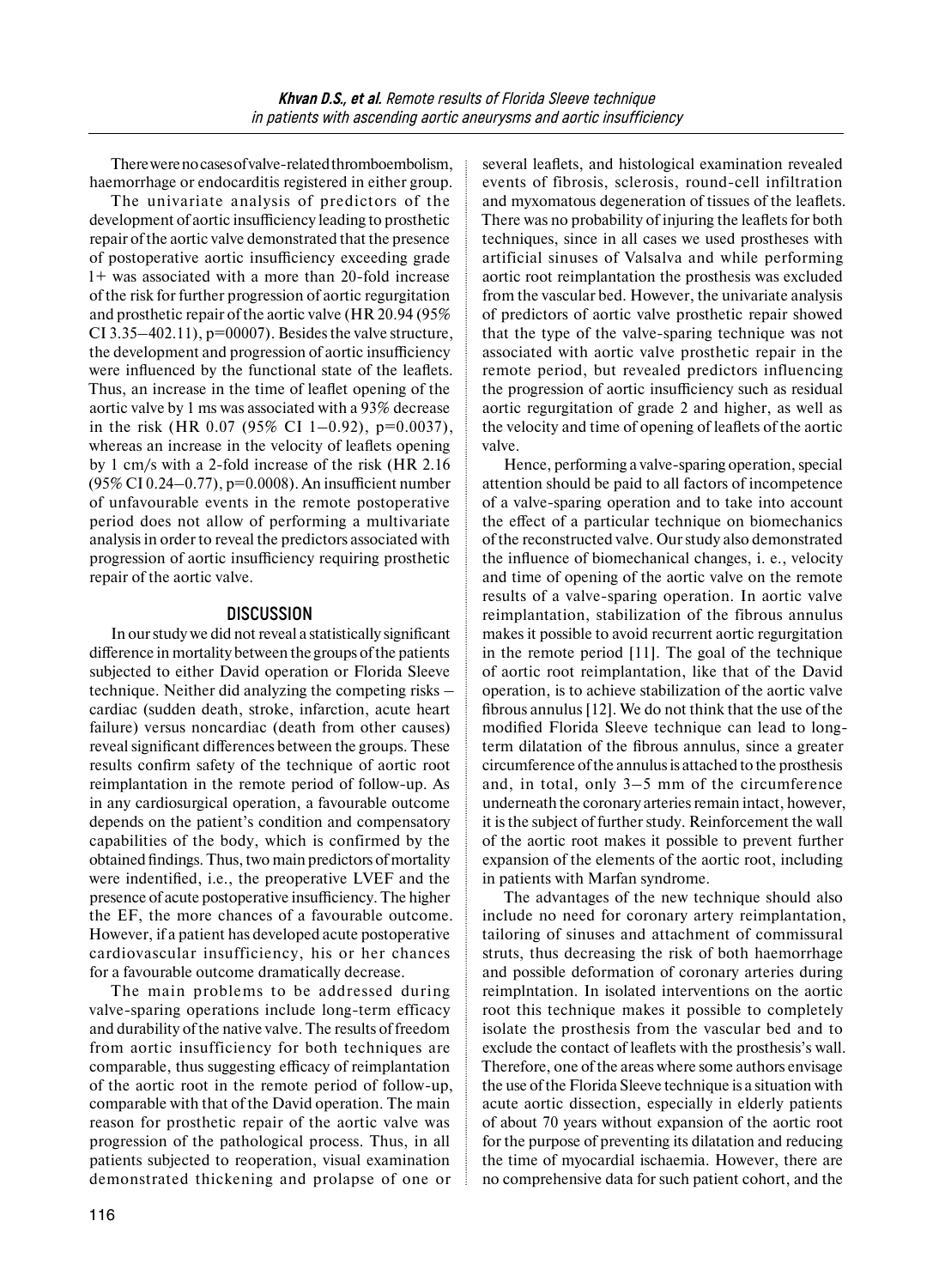cases themselves are rather sporadic. Thus, the authors of the original technique possess experience of three cases with 100% mortality in initially severe patients, but no detailed analysis was reported [8, 9]. In other series, A. Gamba, et al. and W. Heo, et al. each described two interventions in patients with acute aortic dissection [13, 14]. Our experience includes only one successful case of using this technique. In the largest series reported, M. Shrestha, et al. described 14 cases with satisfactory results in the immediate period. The authors used a similar methodology for reinforcement of the nondilated aortic root in acute aortic dissection as prevention of further expansion. There were neither valve-associated complications nor aortic insufficiency, with the mean duration of follow-up amounting to 17 months [15]. The paucity of data on the durability of the repairs has served to further limit their widespread use, which can be explained. Operative interventions in acute aortic dissection are always operations of saving the patient's life, requiring reduction of the time of aortic occlusion, and performing a valve-sparing procedure especially in centres with small experience is of tremendous risk, because they require scrupulous exposure of the aortic root and experience with such interventions [13]. Besides, very often in aortic root dissection there are fenestrations in the intima at the level of the aortic root, thus immediately excluding the use of a valve-sparing operation in these patients. Hence, there remains only one cohort of patients, where root dissection has no fenestrations and does not extend, as a rule, deeper than coronary arteries, in whom it is possible to use this technique. However, the majority of surgeons prefer to use in this situation the «sandwich» technique with supracoronary repair of the aorta, which is frequently justified in conditions of limited time in acute aortic dissection. Despite the fact that the technique potentially has advantages for prevention of the development of aortic root aneurysms, the use of the Florida Sleeve technique inacute dissection atthis stage requires studying on a larger patient cohort, since it also bears certain risks related to the absence of data on what happens to the wrapped wall of the dissected aortic root in the remote period. So, there is no unanimity of views of the authors on this problem, with the choice and preference currently based upon the surgeon's experience.

Thus, aortic root reimplantation inside the prosthesis according to the Florida Sleeve technique makes it possible to simplify and accelerate the procedure ofreconstruction of the aortic root in patients with aortic root aneurysms and accompanying aortic insufficiency, demonstrating comparable results with those of aortic valve reimplantation inside the prosthesis according to the David technique in the remote period of follow-up.

#### *Conflict of interest: none declared.*

### **ЛИТЕРАТУРА/REFERENCES**

- 1. *Rahnavardi M, Yan TD, Bannon PG, Wilson MK* Aortic valve-sparing operations in aortic root aneurysms: remodeling or reimplantation? Interact. Cardiovasc. Thorac. Surg. 2011; 13: 2: 189–197. doi:10.1510/ icvts.2011.267401.
- 2. *Kallenbach K, Pethig K, Schwarz M, et al.* Valve sparing aortic root reconstruction versus composite replacement – perioperative course and early complications. Eur. J. Cardiothorac. Surg. 2001; 20: 1: 77–81. doi:10.1016/S1010–7940%2801%2900750–3.
- 3. *Patel ND, Weiss ES, Alejo DE, et al.* Aortic root operations for Marfan syndrome: a comparison of the Bentall and valve-sparing procedures. Ann. Thorac. Surg. 2008; 86: 6: 2003–2010. doi:10.1016/j.athoracsur.2008.01.032.
- 4. *David TE, Feindel CM, Webb GD, et al.* Long-term results of aortic valve-sparing operations for aortic root aneurysm. J. Thorac. Cardiovasc. Surg. 2006; 132: 2: 347–354. doi:10.1016/j.jtcvs.2006.03.053.
- 5. *Hiratzka LF, Bakris GL, Beckman JA, et al.* 2010 ACCF/AHA/AATS/ACR/ASA/SCA/SCAI/SIR/ STS/SVM guidelines for the diagnosis and management of patients with thoracic aortic disease: a report of the American College of Cardiology Foundation/ American Heart Association Task Force on Practice Guidelines. Circulation. 2010; 121: 13: 266–369. doi:10.1161/CIR.0b013e3181d4739e.
- 6. *Carr JA, Savage EB* Aortic valve repair for aortic insufficiency in adults: a contemporary review and comparison with replacement techniques. Eur. J. Cardiothorac. Surg. 2004; 25: 1: 6–15. doi:10.1016/j.ejcts.2003.09.018.
- 7. *Volguina IV, Miller DC, LeMaire SA, et al.* Valve-sparing and valve-replacing techniques for aortic root replacement in patients with Marfan syndrome: analysis of early outcome. J. Thorac. Cardiovasc. Surg. 2009; 137: 5: 1124–1132. doi:10.1016/j.jtcvs.2009.03.023.
- 8. *Hess PJ Jr, Klodell CT, Beaver TM, Martin TD* The Florida Sleeve: a new technique for aortic root remodeling with preservation of the aortic valve and sinuses. Ann. Thorac. Surg. 2005; 80: 2: 748–750. doi:10.1016/j.athoracsur.2004.02.092.
- 9. Hess PJ Jr, Harman PK, Klodell CT, et al. Early outcomes using the Florida Sleeve repair for correction of aortic insufficiency due to root aneurysms. Ann. Thorac. Surg. 2009; 87: 4: 1161–1168. doi:10.1016/j. athoracsur.2009.01.016.
- 10. *Belov YuV, Charchan ER* Valve-sparing operations in patients with ascending aortic aneurysms accompanied by aortic insufficiency. Thoracic and Cardiovascular Surgery. 2004; 1: 59–64 [in Russian].
- 11. *Chernyavsky AV, Khvan DS, Alsov SA, et al.* Results of aortic root reimplantation inside the prosthesis in patients with ascending aortic aneurysms and aortic valve insufficiency. Circulation Pathology and Cardiac Surgery. 2015; 19: 4: 38–47 [in Russian].
- 12. *Hopkins RA* Aortic valve leaflet sparing and salvage sur-